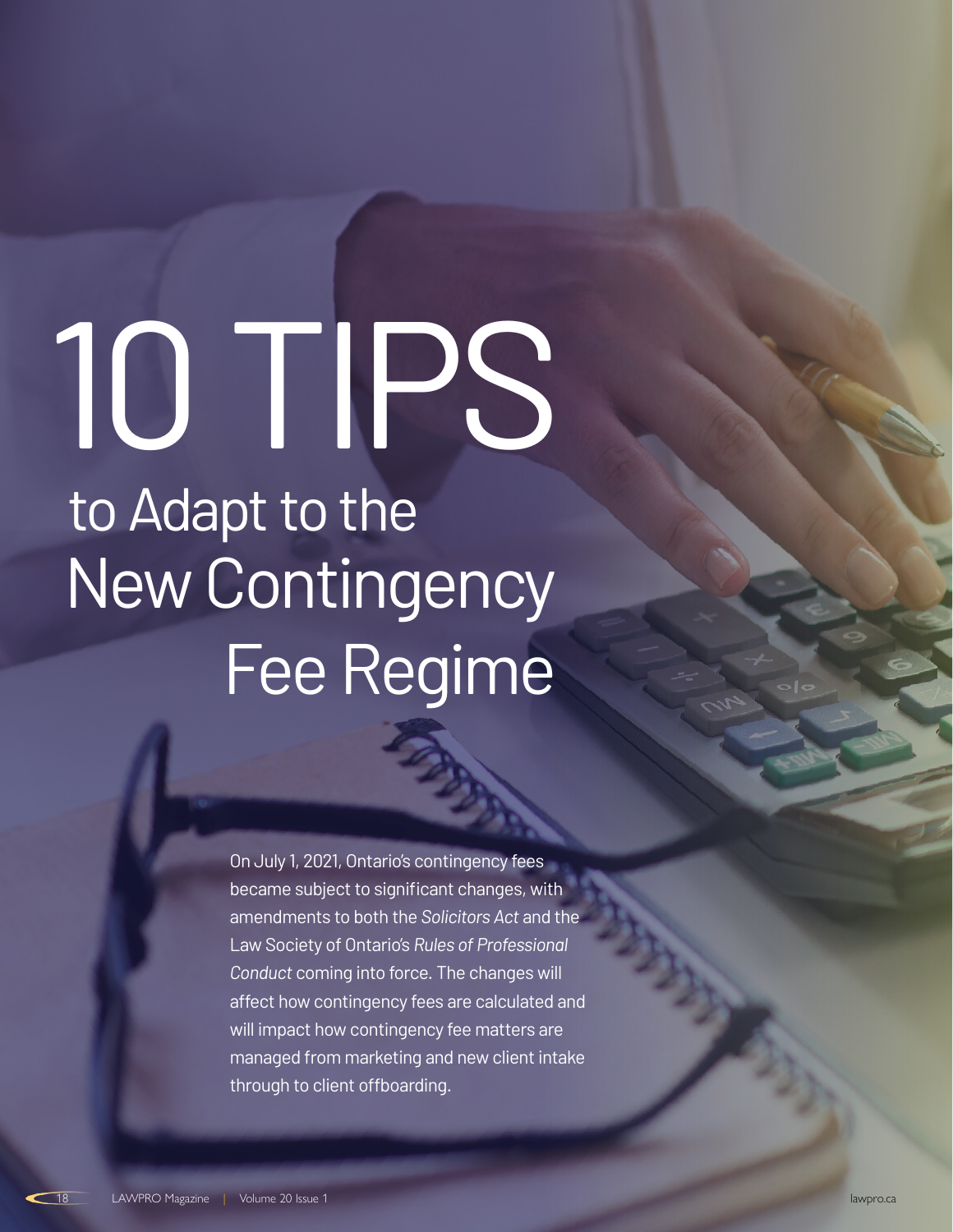# 10 practical tips to help you adapt to the new contingency fee regime.

### **Get familiar with the new requirements now**

Under the new regime, lawyers and paralegals will need to:

- Consider how to set contingency fees given changes to how they may be calculated under the *Solicitors Act* and heightened transparency requirements.
- Post their maximum contingency fees online, or if they do not have a website, inform potential clients of this maximum fee when first contacted.
- Provide potential clients with a new Law Society guide entitled [Contingency Fees: What You Need to Know.](https://lawsocietyontario.azureedge.net/media/lso/media/about/initiatives/en_contingencyfee_consumerguide-april2021.pdf)
- Use a prescribed form of contingency fee agreement in most cases. The agreement is available [here.](https://lso.ca/about-lso/initiatives/contingency-fee-reforms)
- Provide written estimates of the approximate net amount a client will receive from a settlement, including a breakdown of the legal fees, disbursements and any other deductions from the amount the client will receive.
- When billing, unless the fee has been approved by a court, provide a statement that shows the total settlement or award and the net amount including itemized disbursements, fees, and taxes, and that explains the reasonableness of the fee.

Start by consulting the Law Society's contingency fee resources including:

- [Contingency Fee Reforms](https://lso.ca/about-lso/initiatives/contingency-fee-reforms)
- [Contingency fees](https://lso.ca/lawyers/practice-supports-and-resources/topics/managing-money/fees-and-disbursements/contingency-fees)

j |<br>|

1

• [Frequently Asked Questions about Contingency Fees](https://lso.ca/lawyers/practice-supports-and-resources/topics/managing-money/fees-and-disbursements/contingency-fees/frequently-asked-questions-about-contingency-fees)

Follow the Law Society of Ontario instructions and checklists to meet new contingency fee retainer agreement requirements:

- [Checklist Standard Form Contingency Fee Agreement](https://lawsocietyontario.azureedge.net/media/lso/media/lawyers/practice-supports-resources/standard-form-contingency-fee-agreement-checklist-en.pdf)
- [Checklist Non-Standard Form Contingency Fee Agreement](https://lawsocietyontario.azureedge.net/media/lso/media/lawyers/practice-supports-resources/non-standard-form-contingency-fee-agreement-checklist-en.pdf)

If you have further questions, contact the Law Society's [Practice Management Helpline f](https://lso.ca/lawyers/practice-supports-and-resources/practice-management-helpline)or guidance.



# 2 **Treat this as a chance to enhance your client's experience, which can help reduce your risks**

Beyond making clients unhappy, confusion or disputes over fees and disbursements frequently lead to allegations of negligence and malpractice claims. Effectively implementing these changes can help make sure your clients better understand how fees will be charged, thereby reducing the likelihood of an unhappy client and a malpractice claim.



#### 3 **Bring in your team to get the changes right**

These changes require all hands on deck. When firms have to rapidly change processes, mistakes can be made and a lack of understanding of new roles and responsibilities can lead to errors.

Bring in your team to determine how the new requirements will fit into your procesess from client intake to client offboarding, or how certain processes will need to be changed. Use your staff and other professionals to identify the changes and implement them effectively.

*Staff:* Your staff needs to know how these reforms will change your firm's processes and their particular responsibilities. Work with them to understand how these changes will affect workflow at all levels and develop new workflows as necessary. Train your staff on the new requirements and their new responsibilities.

*Other professionals:* If you work with IT and/or marketing professionals, work with them to update your website and client intake processes to meet the new requirements.

Remember – it's up to you to guide your staff and contractors, such as website content marketing professionals, to make sure that your website meets the new fee marketing and other requirements.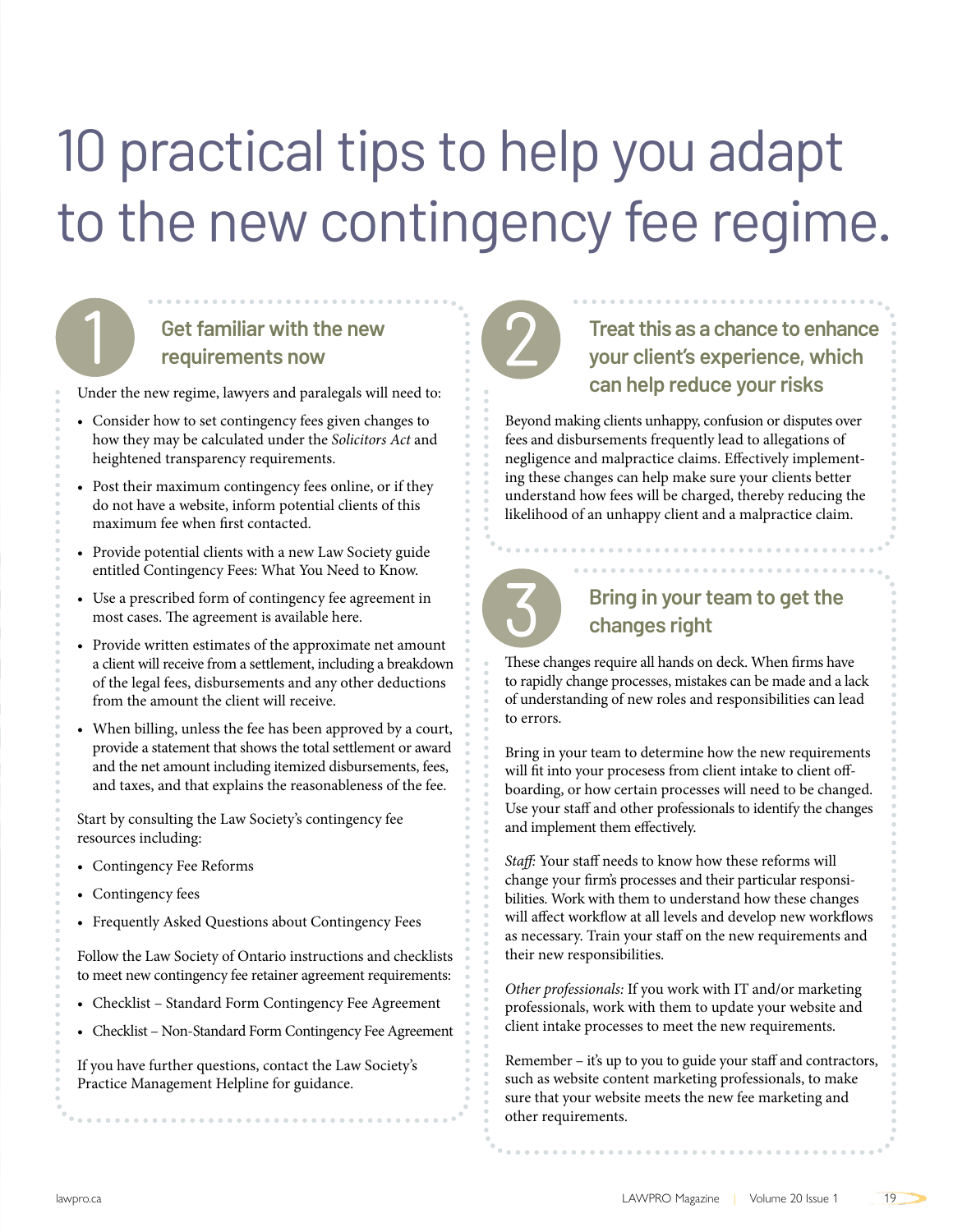

#### **Market to get the clients you want**

*a) Have answers for prospective client's questions*

The Law Society's consumer guide includes a section with questions that consumers can ask legal professionals as they search for legal representation. There are a range of questions related to the legal professionals' expertise, what contingency fee will apply, how disbursements will be paid etc.

Review these questions, and prepare standard starting point responses. Consider posting answers to these questions on your website. Train your intake staff to be ready to answer these initial prospective client inquiries. Consider how you can answer these questions honestly and candidly and in a way that reflects your approach to cases and client communication.

You can use these prospective client inquiries to show your expertise and value proposition to attract the clients you want.

#### *b) Marketing your maximum rates, and beyond*

As required, post the maximum contingency fee you charge. Take the opportunity to explain when this maximum amount is charged.

At the same time, consider listing caps by area of practice. You may have different fee caps by type of matter – fees for a slip and fall case may differ from a medical malpractice case, for example. By posting this detailed information clients can:

- gain a more complete and accurate understanding of the fees that could apply to their case;
- be less likely to be deterred by the highest general cap (which may not apply to their type of case); and
- have a greater understanding of the highest fee range they can reasonably expect for their type of case, which reduces the risk of fee disputes later.

You can also take the opportunity to describe your experience by area of practice. This will help prospective clients get a better sense of who you are, your experience, approach, and value proposition.

# **ն**

# Use the consumer guide as part<br>
of your onboarding **of your onboarding**

The Law Society of Ontario's consumer guide needs to be shared with prospective clients – use this opportunity to bring your marketing and client onboarding to the next level.

There are different ways you can share the guide. Consider emailing it to prospective and new clients to give them a chance to review it before you meet with them. This will give them a chance to read it and help them prepare for their initial meeting with you. Or you can provide the document to them as part of your initial client package.

Use the guide as a starting point for further discussions with prospective clients and with clients when you meet them on intake. Take the time on intake to review questions they have.



#### **Tailor your retainer letters to clarify the scope of services**

The standard form retainer letter has certain prescribed parts, and parts which can be tailored. Consider tailoring your retainer letters to:

- *Provide a detailed description of the scope of the retainer*: For example, for a personal injury matter, consider including the date or approximate date and location of the accident, and what services will be provided regarding the incident.
- *Expressly state what services are not being provided:* For example, in a motor vehicle accident case, a prospective client could have several issues – a claim for SABS benefits, a tort claim, an employment dispute arising from time off required to recover from the accident, and perhaps other legal issues. Consider expressly including in the retainer agreement which matters are within the scope of the retainer, and which are not.